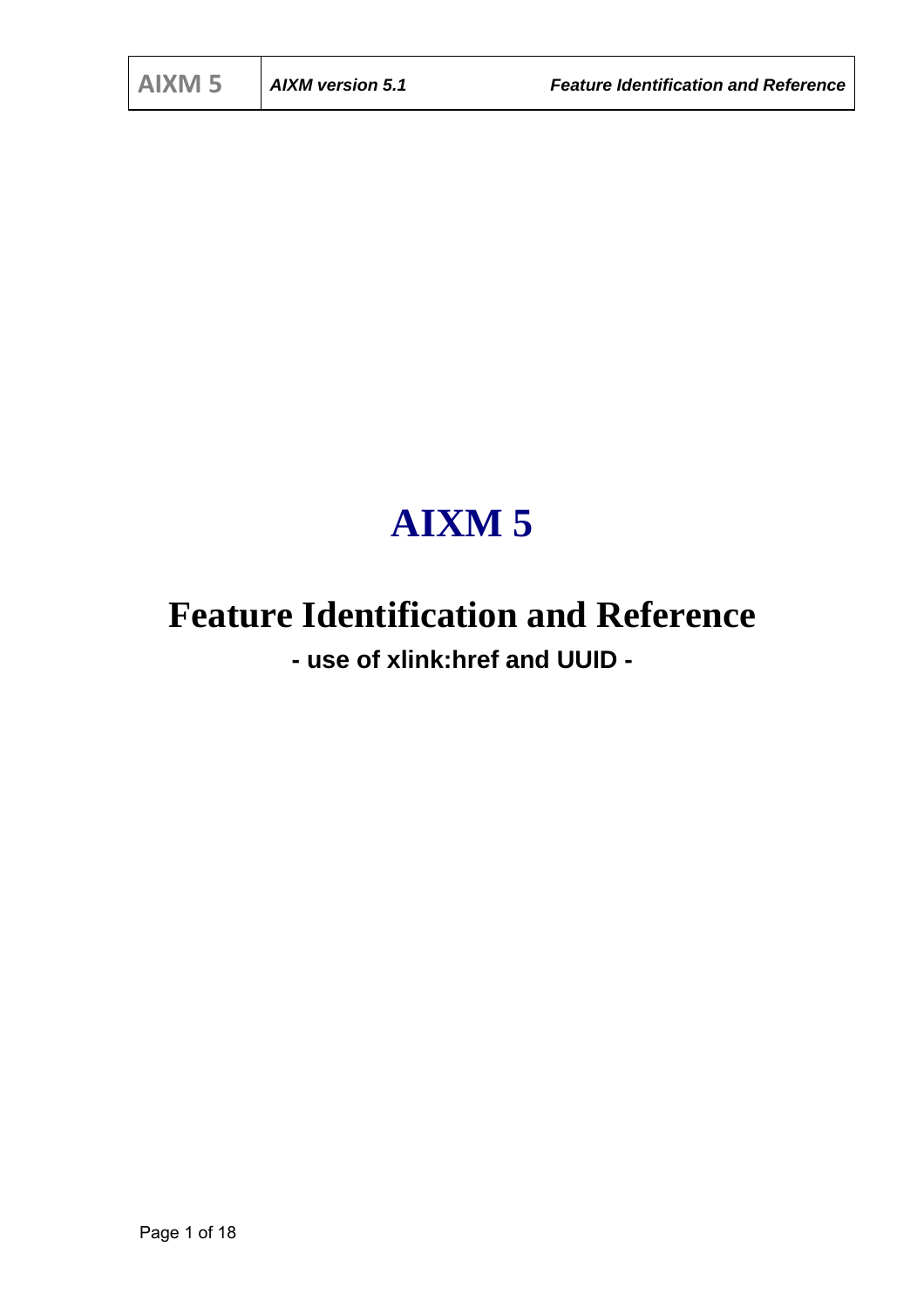## **Aeronautical Information Exchange Model (AIXM)**

*Copyright: 2011 - EUROCONTROL and Federal Aviation Administration* 

*All rights reserved.* 

*This document and/or its content can be download, printed and copied in whole or in part, provided that the above copyright notice and this condition is retained for each such copy.* 

*For all inquiries, please contact:* 

*Deborah COWELL - deborah.cowell@faa.gov*

*Eduard POROSNICU - eduard.porosnicu@eurocontrol.int*

| Edition<br>No. |                     | Edition<br><b>Issue Date</b> | Author                                                | Reason<br>for Change                                                                                                                                                                    |
|----------------|---------------------|------------------------------|-------------------------------------------------------|-----------------------------------------------------------------------------------------------------------------------------------------------------------------------------------------|
| 0.1            | First               | 2009                         | Design Team                                           | <b>First Edition</b>                                                                                                                                                                    |
| 0.2            | Proposed            | 2010                         | Design Team                                           | Update                                                                                                                                                                                  |
| 0.3            | Proposed            | 06 Oct 2010                  | Design Team                                           | Update Abstract references                                                                                                                                                              |
| 0.4            | Updated<br>proposal | 22 Nov 2010                  |                                                       | Included guidelines for UUID<br>generation. Updated based on<br>comments and<br>recommendations received from<br>the AIXM Forum members and<br>during the AIXM-XML Seminars<br>of 2010. |
| 0.5            | Updated<br>Proposal | 21 Dec 2010                  | Eurocontrol-FAA<br>AIXM Design Team                   | Updated following latest<br>comments on the AIXM Forum.<br>Use of "uuid" URN. Use of URN<br>only for abstract references.                                                               |
| 0.6            | Updated             | 21 FEB 2011                  | with the contribution of<br><b>AIXM Forum members</b> | Updated following discussions<br>off-line with the most active (on<br>this subject) AIXM Forum<br>members                                                                               |
| 1.0            | Released            | 29 APR 2011                  |                                                       | Final release. Added a sentence<br>in section 2.2 stressing the<br>importance for UUID to be<br>allocated by the real<br>authoritative source for a<br>feature's data.                  |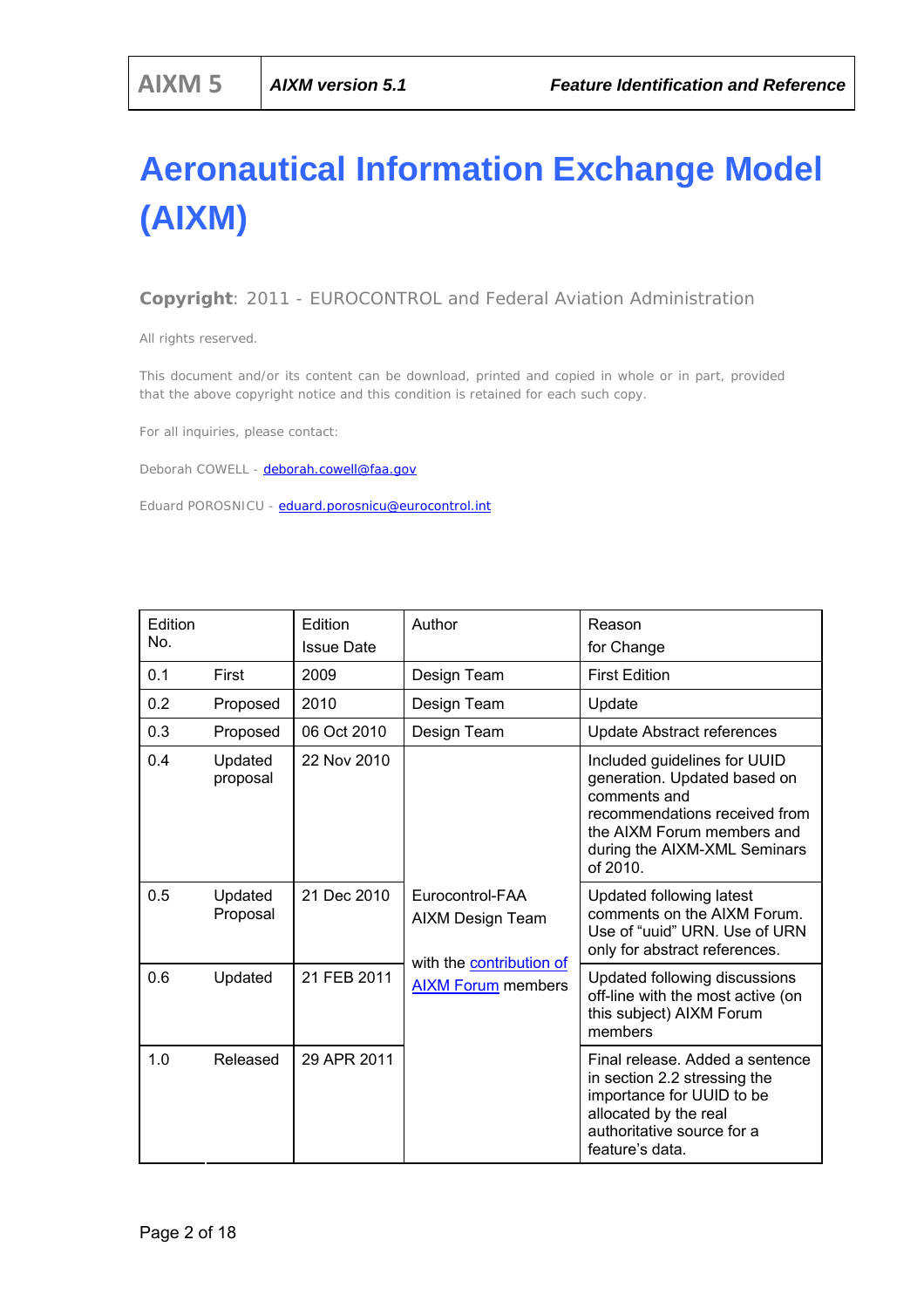## **Table of Contents**

| 1            |     |  |
|--------------|-----|--|
|              | 1.1 |  |
|              | 1.2 |  |
|              | 1.3 |  |
| $\mathbf{2}$ |     |  |
|              | 2.1 |  |
|              | 2.2 |  |
|              | 2.3 |  |
|              | 2.4 |  |
| 3            |     |  |
|              | 3.1 |  |
|              | 3.2 |  |
|              | 3.3 |  |
|              | 3.4 |  |
|              | 3.5 |  |
|              |     |  |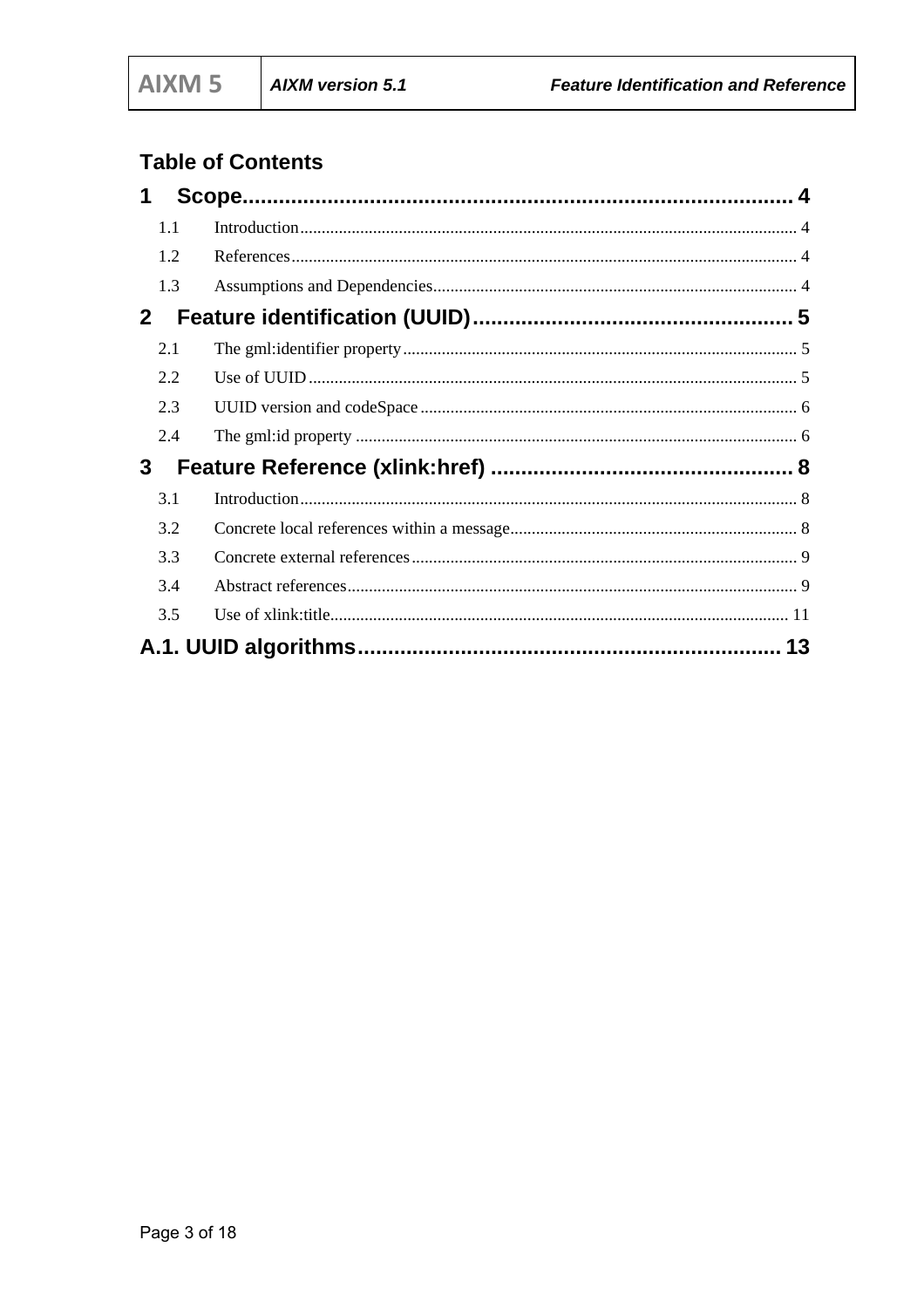## **1 Scope**

#### *1.1 Introduction*

The Aeronautical Information Exchange Model (AIXM) is a GML 3.2 application schema meant to allow for the machine-to-machine exchange of aeronautical information in a structured format. As services that disseminate information in AIXM 5.1 to consumers are developed, the ability to manage the linkages between aeronautical features is key. This encompasses the concepts of feature identification and feature reference.

The AIXM 5.1 schema uses the XLink schema bundled with GML 3.2 for representing a reference between two features. In concert with the XLink standard, the XPointer standard may be used to address individual XML elements of messages. This document defines a number of standard cases for how XLinks should be used within an AIXM 5.1 message and how those XLinks should be resolved by applications.

The AIXM 5.1 schema also relies on the use of universal unique identifiers (UUID) as artificial identifiers for AIXM features. In fact, they do not identify the feature itself, but the data that represents that feature in digital aeronautical information management systems. This document provides guidance with regard to the algorithms that can be used for the generation of these UUID values.

| [XLINK]     | XLink v1.0 Specification http://www.w3.org/TR/xlink                                                        |  |  |  |  |
|-------------|------------------------------------------------------------------------------------------------------------|--|--|--|--|
|             |                                                                                                            |  |  |  |  |
| [XPTR]      | XPointer Specification http://www.w3.org/TR/xptr                                                           |  |  |  |  |
| [XPTH]      | XPath Specification http://www.w3.org/TR/xpath                                                             |  |  |  |  |
| [UUID]      | Universally unique identifier (theory)                                                                     |  |  |  |  |
|             | http://en.wikipedia.org/wiki/Universally unique identifier                                                 |  |  |  |  |
| [UUID-AIXM] | Universally Unique Identifier (UUID) Analysis, by Robert<br>DeBlanc, MITRE, in support to FAA              |  |  |  |  |
| [UUID-ISO]  | 9834-8, which is also ITU-T Rec<br>ISO/IEC<br>x.667<br>http://www.itu.int/ITU-T/studygroups/com17/oid.html |  |  |  |  |

#### *1.2 References*

#### *1.3 Assumptions and Dependencies*

This document assumes that the systems in question are communicating using messages or data sets that comply with the AIXM 5.0, 5.1 or later schema version.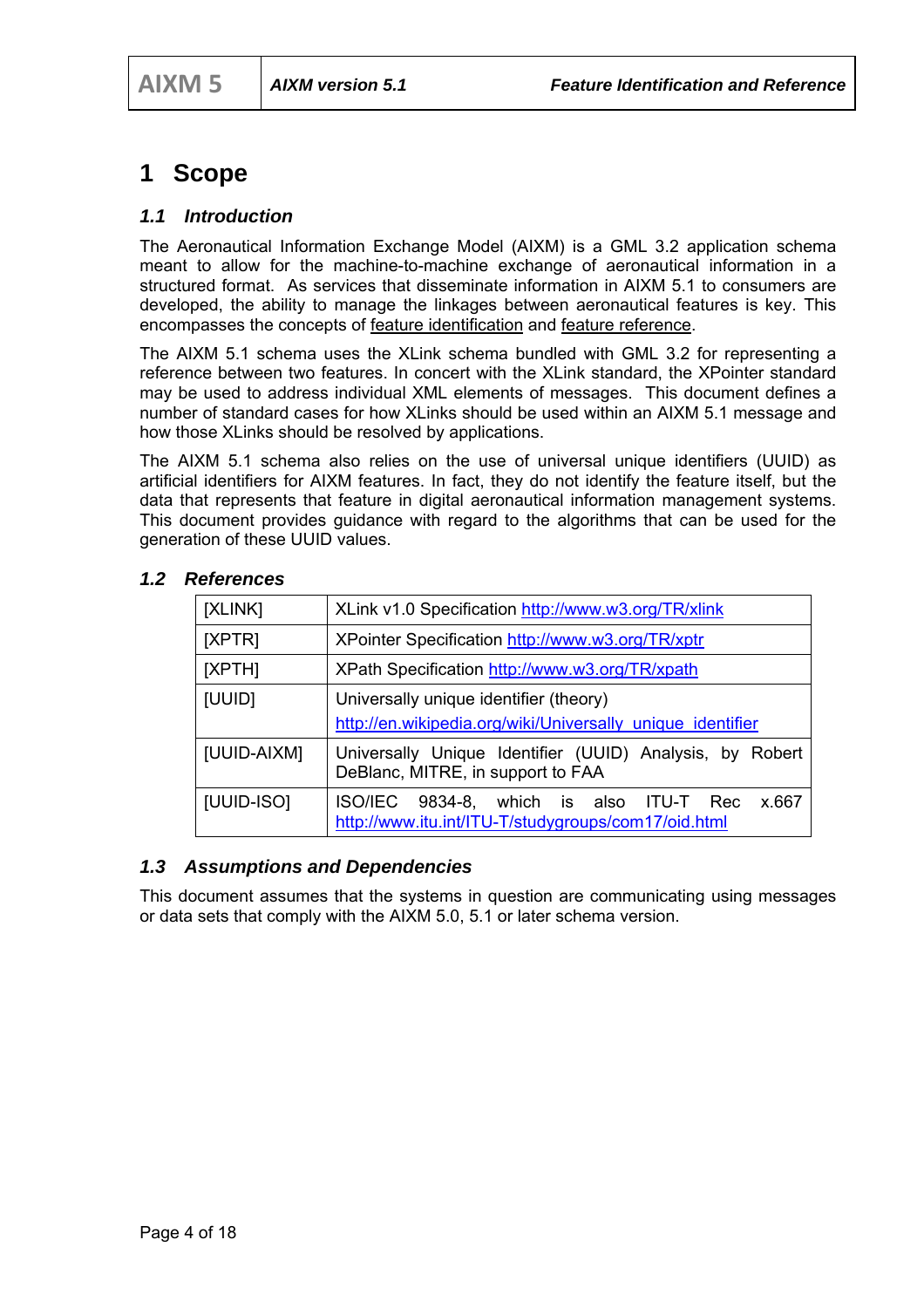## **2 Feature identification (UUID)**

#### *2.1 The gml:identifier property*

Each AIXM Feature is identified through the use of the *identifier* property, which is inherited from the abstract AIXMFeature. In the AIXM XML Schema, this is mapped to the gml:identifier property, which all AIXM features inherit from the gml:DynamicFeatureType.

According to the AIXM Temporality Concept, the *identifier* property is the only time-invariant property; therefore it is situated outside the TimeSlice complex object, which encapsulates all the feature properties that can change in time. The gml:identifier property can be transmitted along with any Feature TimeSlice, allowing to identify the feature to which the TimeSlice belongs.

There are two essential requirements for the identifier property:

- 1. *to be unique*  there should exist a reasonable confidence that an identifier will never be unintentionally used by anyone for anything else;
- 2. *to be universal* the same identifier should be used in all systems to identify a given AIXM Feature.

#### *2.2 Use of UUID*

The first requirement can be satisfied through the use of Universal Unique Identifiers (UUID). UUID generation algorithms can guarantee that the risk for the same UUID value to be generated by another system, for another feature, is extremely low. Information about such algorithms is provided in Appendix 1 of this document.

Concerning the second requirement, it is important to note that the identifier does not identify a feature. It identifies the data that someone has about a feature! In order to get maximum benefit from UUID, they should be generated by the primary originator (authoritative source) for that feature data.

Ideally, all stakeholders should have the same data about a given feature. However, as multiple "pseudo-primary" information sources may exist for the same data item or because the digital data transmission chain may be broken or duplicated, this cannot be guaranteed, at least on short term. Ensuring that the same gml:identifier is used in all systems for a given AIXM feature is a requirement for the information management process; therefore, it needs to be taken care through the process rules. From this point of view, UUIDs can indicate the continuity and the coherence of the data chain. If two systems use the same UUID for a feature, this indicates that either:

- they have the data from the same source (could be one of the two system, or a third one), or
- there are processes in place that ensure the consistency of the data between the two systems.

It is therefore possible that two or more information sets (list of TimeSlices) exists for the same AIXM feature, in two different systems, with different gml:identifier values. When data from different sources is merged in a single system, the owner of that system might be confronted with the need to identify and merge duplicate feature data, based on actual properties of the feature, not on the gml:identifier.

Overall, the most important advantage of using UUID as gml:identifier in AIXM is for software development. It is much simpler and less error prone to write code that relies on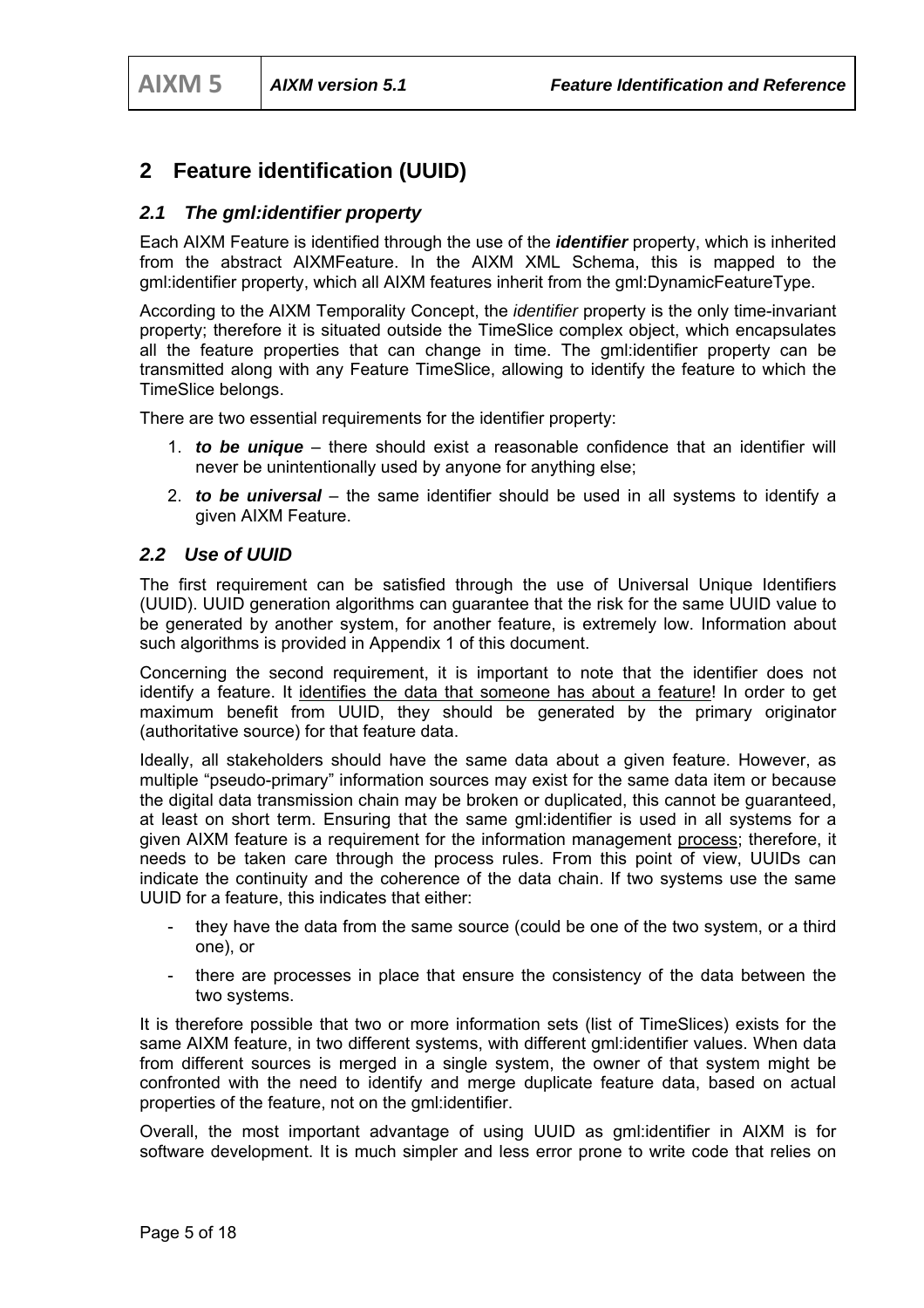UUID for feature identification and reference, as compared the use any kind of "natural key" combination.

#### *2.3 UUID version and codeSpace*

On the basis of the analysis presented in Appendix 1, *the use of version 4 UUID based on random number generation, is recommended for AIXM*. An example of a gml:identifier using a UUID value is provided below.

```
<gml:identifier 
      codeSpace="urn:uuid:">a82b3fc9-4aa4-4e67-8def-
aaea1ac595j</gml:identifier>
```
Information about UUID generation capabilities in common software is provided in Appendix 1, section A.1.9.

Note that a Uniform Resource Name (URN) is used as codeSpace for the gml:identifier. The ISO/IEC 9834-8 or RFC 4122 (http://www.ietf.org/rfc/rfc4122.txt) provide the UUID codeSpace value "urn:uuid:".

#### *2.4 The gml:id property*

Every GML object is required to have a gml:id value, which is intended as a local unique identifier, within the XML data set. AIXM features also being GML objects, they must have a gml:id value as well. In addition, all other GML objects inside the feature (TimeSlice, gml:TimePeriod, gml:Point, aixm:SurfaceCharacteristics, aixm:AirspaceVolume, etc.) are also required to have a gml:id values, as shown in the example below:

```
<aixm:Airspace gml:id="…"> 
   <gml:identifier 
      codeSpace="urn:uuid:">a82b3fc9-4aa4-4e67-8def-
aaea1ac595j</gml:identifier> 
   <aixm:timeSlice> 
     <aixm:AirspaceTimeSlice gml:id="…"> 
       <gml:validTime> 
         <gml:TimePeriod gml:id="…"> 
           <gml:beginPosition>2010-06-29T17:31:00</gml:beginPosition> 
           <gml:endPosition>2010-06-29T19:00:00</gml:endPosition> 
         </gml:TimePeriod> 
       </gml:validTime> 
       <aixm:interpretation>BASELINE</aixm:interpretation> 
       <aixm:sequenceNumber>1</aixm:sequenceNumber> 
       <aixm:type>D</aixm:type> 
       <aixm:geometryComponent> 
         <aixm:AirspaceGeometryComponent gml:id="…"> 
           <aixm:theAirspaceVolume> 
              <aixm:AirspaceVolume gml:id="…"> 
                <aixm:upperLimit uom="FT">500</aixm:upperLimit> 
                <aixm:upperLimitReference>MSL</aixm:upperLimitReference> 
                <aixm:lowerLimit uom="FT">GND</aixm:lowerLimit> 
                <aixm:lowerLimitReference>MSL</aixm:lowerLimitReference> 
                <aixm:horizontalProjection> 
                <aixm:Surface gml:id="…"> 
                  <gml:patches> 
                    <gml:PolygonPatch> 
                      <gml:exterior> 
                ...
```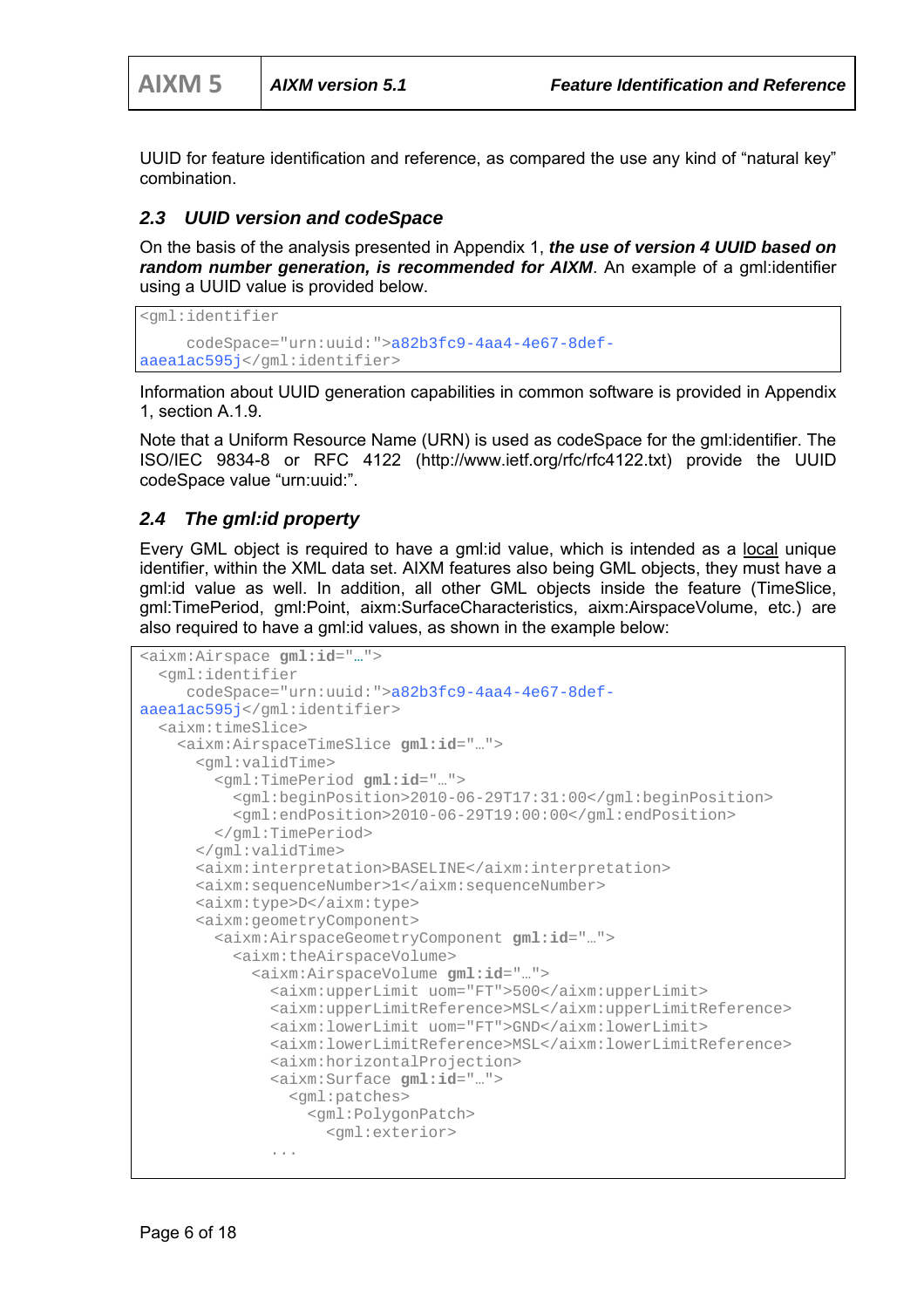```
</aixm:Airspace>
```
The gml:id value has to comply with the same rules as any other XML ID attribute: to be unique within the XML file, to start with a letter, etc.

It is recommended that the gml:id of the AIXM features (such as aixm:Airspace, aixm:Runway, etc.) also make use of the UUID value, prefixed with "uuid.". Since UUID are globally unique, they are also locally unique and thus perfect candidates for gml:id. Attention, this recommendation concerns only the AIXM Feature level, not the lower levels, such as aixm:AirspaceTimeSlice, etc. The use of the feature UUID as gml:id will facilitate the implementation of concrete xlink:href references using the direct '#ID' syntax, as explained in 3.1.

Applied to the previous example, these recommendations give the following gml:id values:

```
<aixm:Airspace gml:id="uuid.a82b3fc9-4aa4-4e67-8def-aaea1ac595j"> 
   <gml:identifier 
      codeSpace="urn:uuid:">a82b3fc9-4aa4-4e67-8def-
aaea1ac595j</gml:identifier> 
   <aixm:timeSlice> 
     <aixm:AirspaceTimeSlice gml:id="ID00001"> 
       <gml:validTime> 
         <gml:TimePeriod gml:id="ID00002"> 
           <gml:beginPosition>2010-06-29T17:31:00</gml:beginPosition> 
           <gml:endPosition>2010-06-29T19:00:00</gml:endPosition> 
         </gml:TimePeriod> 
       </gml:validTime> 
       <aixm:interpretation>BASELINE</aixm:interpretation> 
       <aixm:sequenceNumber>1</aixm:sequenceNumber> 
       <aixm:type>D</aixm:type> 
       <aixm:geometryComponent> 
         <aixm:AirspaceGeometryComponent gml:id="ID00003"> 
           <aixm:theAirspaceVolume> 
             <aixm:AirspaceVolume gml:id="ID00004"> 
               <aixm:upperLimit uom="FT">500</aixm:upperLimit> 
               <aixm:upperLimitReference>MSL</aixm:upperLimitReference> 
               <aixm:lowerLimit uom="FT">GND</aixm:lowerLimit> 
               <aixm:lowerLimitReference>MSL</aixm:lowerLimitReference> 
               <aixm:horizontalProjection> 
               <aixm:Surface gml:id="ID00005"> 
                 <gml:patches> 
                   <gml:PolygonPatch> 
                      <gml:exterior> 
       ... 
</aixm:Airspace>
```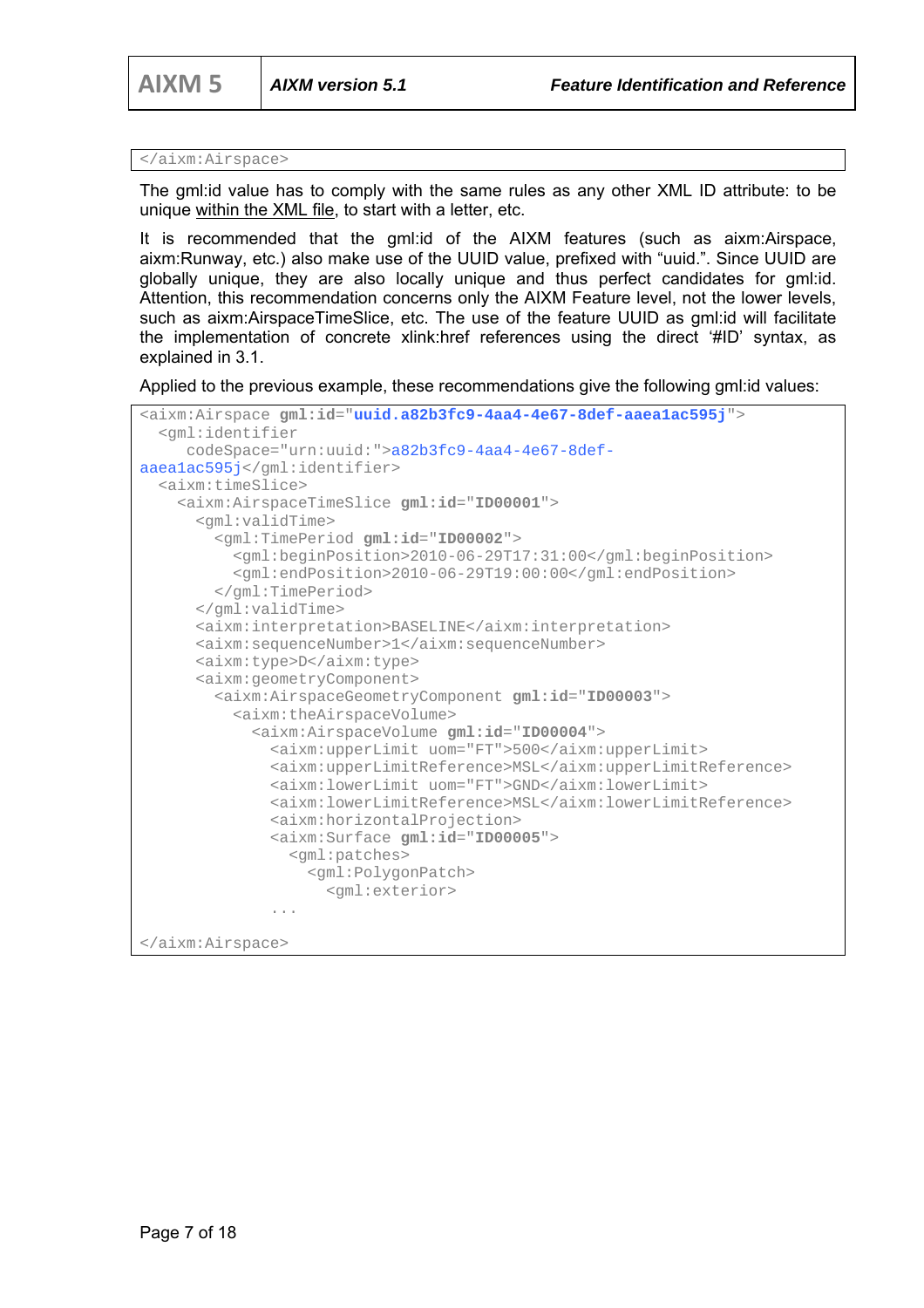### **3 Feature Reference (xlink:href)**

#### *3.1 Introduction*

Associations between AIXM Features are implemented in the AIXM XML Schema through the use of XLinks [XLINK].

The general recommendation is to use the gml:identifier (UUID) of the referenced AIXM Feature. This supports many commercial solutions out-of-the-box, as it relies entirely on the XLink, XPointer and XPath standards. It is critical that every XLink value points to the correct feature of interest. For example, that an xlink value identifying an Airspace holds the identifier of an Airspace feature, not the one of a Runway or another feature, message, etc. However, this cannot be ensured by the XML Schema and it needs to be dealt with as part of the data validation rules.

If the UUID is not available, a natural key search can be used. In general, the verbosity of such a request may increase as finding the key will require querying into a TimeSlice of the AIXM Feature.

From the point of view of the Xlink target, there exist three cases of interest:

- 1. Concrete local references within a data set;
- 2. Concrete external references resolved via web services;
- 3. Abstract references to be resolved by the consuming application.

These are described in more detail in the following sub-sections.

#### *3.2 Concrete local references within a message*

In some cases, services producing AIXM 5.1 data will provide data sets in which all the referenced features are included. Instead of a reference by gml:identifier, a simpler local reference to the gml:id attribute could be used in this case. The gml:id is, by definition, unique within an XML file. Therefore, when used for local references, it is unambiguous. The gml:id attributes are defined as identifiers in the schema and can be indexed during parsing.

An example is provided below. Note that the recommendation made in 2.4 is applied here, which means the gml:id of the Airspace feature is actually based on the UUID value of the gml:Identifier.

```
<aixm:Airspace gml:id="uuid.:a82b3fc9-4aa4-4e67-8def-aaea1ac595j"> 
   <gml:identifier 
      codeSpace="urn:uuid:">a82b3fc9-4aa4-4e67-8def-
aaea1ac595j</gml:identifier> 
     ... 
</aixm:Airspace> 
... 
<aixm:AirTrafficControlService gml:id="uuid.d4d33081-54ad-4c1a-9519-
b5b67de561ae"> 
   <aixm:timeSlice> 
    <aixm:AirTrafficControlServiceTimeSlice 
gml:id="AirTrafficControlService01_TS1"> 
       <gml:validTime> 
         <gml:TimePeriod gml:id="AirTrafficControlService01_TS1_TP1"> 
           <gml:beginPosition>2008-01-01T00:00:00</gml:beginPosition> 
           <gml:endPosition indeterminatePosition="unknown"/>
```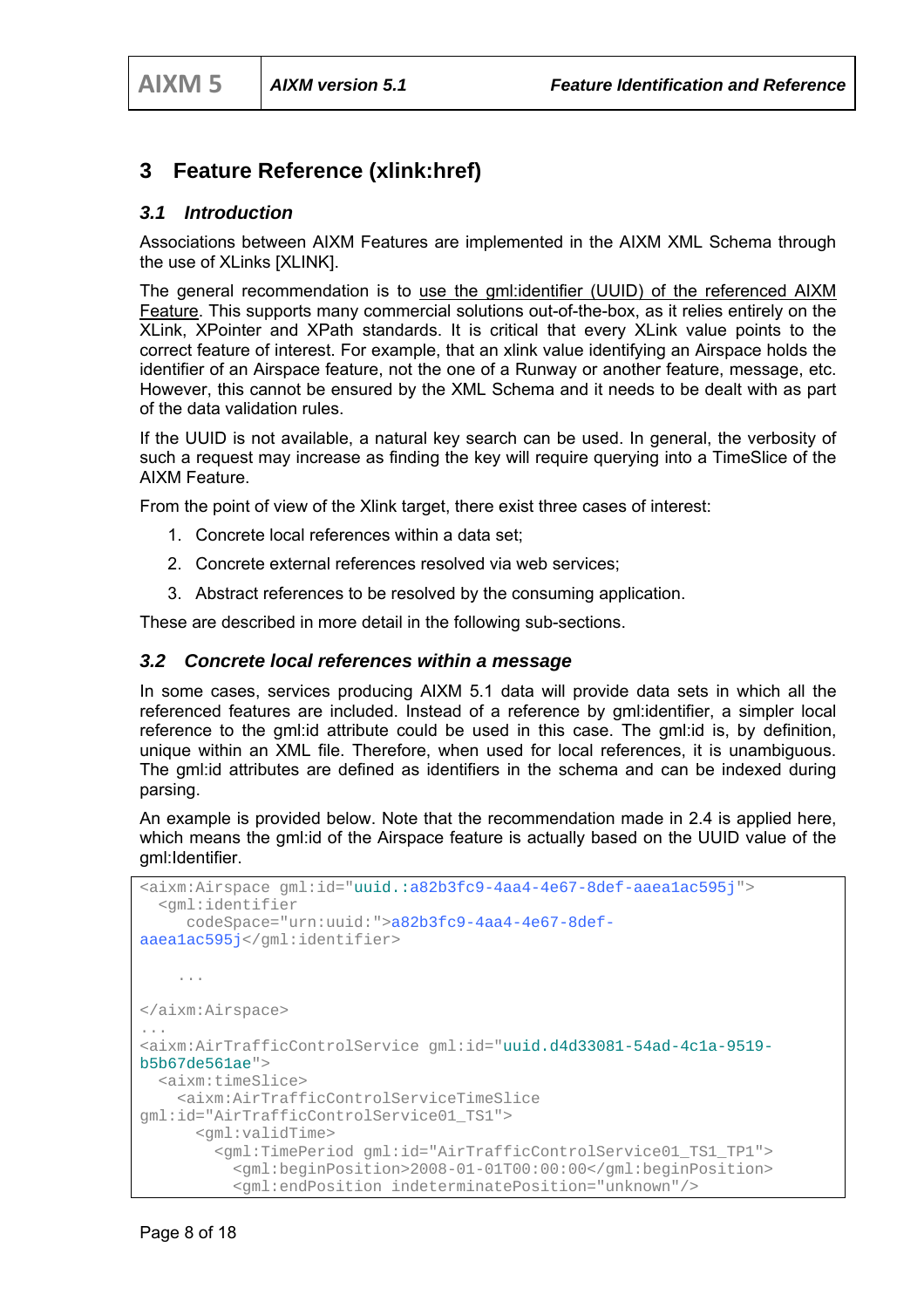```
 </gml:TimePeriod> 
       </gml:validTime> 
       <aixm:interpretation>BASELINE</aixm:interpretation> 
       <aixm:type>ACS</aixm:type> 
       <aixm:clientAirspace xlink:href="#uuid.a82b3fc9-4aa4-4e67-8def-
aaea1ac595j"/> 
    </aixm:AirTrafficControlServiceTimeSlice> 
   </aixm:timeSlice> 
</aixm:AirTrafficControlService>
```
#### *3.3 Concrete external references*

When information about features is exposed via web services, a method by which XLinks can be resolved is via a Universal Resource Locator (URL).

In this case, the expectation is that the consumer of the message can follow the URL provided in the XLink directly and the hashtag will identify the feature within the resultant resource to which this reference resolves. If the recommendation made in 2.4 was applied and the target feature has a UUID based gml:id, then the concrete reference may be encoded using simply the '#ID' reference syntax, as in the example below:

```
 <aixm:clientAirspace 
xlink:href="http://aim.faa.gov/services/AirspaceService#uuid.a82b3fc9-
4aa4-4e67-8def-aaea1ac595j"/>
```
A more general, but also much more complex solution is to use xpointer. Again, the combination of the URL and the XPointer should result in the tag which resolves to the feature which is referenced.

```
 <aixm:clientAirspace 
xlink:href="http://aim.faa.gov/services/AirspaceService?get=a82b3fc9-4aa4-
4e67-8def-
aaea1ac595j#xmlns(ns1=http://www.opengis.net/gml/3.2)xmlns(ns2=http://www.
aixm.aero/schema/5.1)xpointer(//ns2:Airspace[ns1:identifier='a82b3fc9-
4aa4-4e67-8def-aaea1ac595j'])"/>
```
Note that the above URL is independent of implementation. It may identify a (Web Feature Server) WFS server, but it could also be an implementation of a simple web service which returns a particular set of features based on the user's query. As long as the resolution of the URL produces an XML document which contains the AIXM Feature, the above is a valid reference.

The approach for the first two cases (concrete local or external references) is based purely on the XLink and XPointer standard: there is no application-specific logic required to resolve the reference. However, implementers should take care to take advantage of caching strategies to avoid continually resolving features for which they already have definitions.

#### *3.4 Abstract references*

Xlink assumes a "resource centered approach", in which the XML document or fragment is a resource which can be referenced from anywhere. It assumes that the resource is available on the web in a single, definitive copy. In the aeronautical information domain, the feature is an entity which can be globally referenced but there are many representations of that feature in circulation. Many of those representations are in AIXM messages; others are in databases or applications. This is why the use of concrete references is rare and the use of abstract references needs to be considered as well.

Abstract references fit very well to the GML paradigm since they provide a reference to the abstract idea of the feature, rather than one of its representations. Resolving the abstract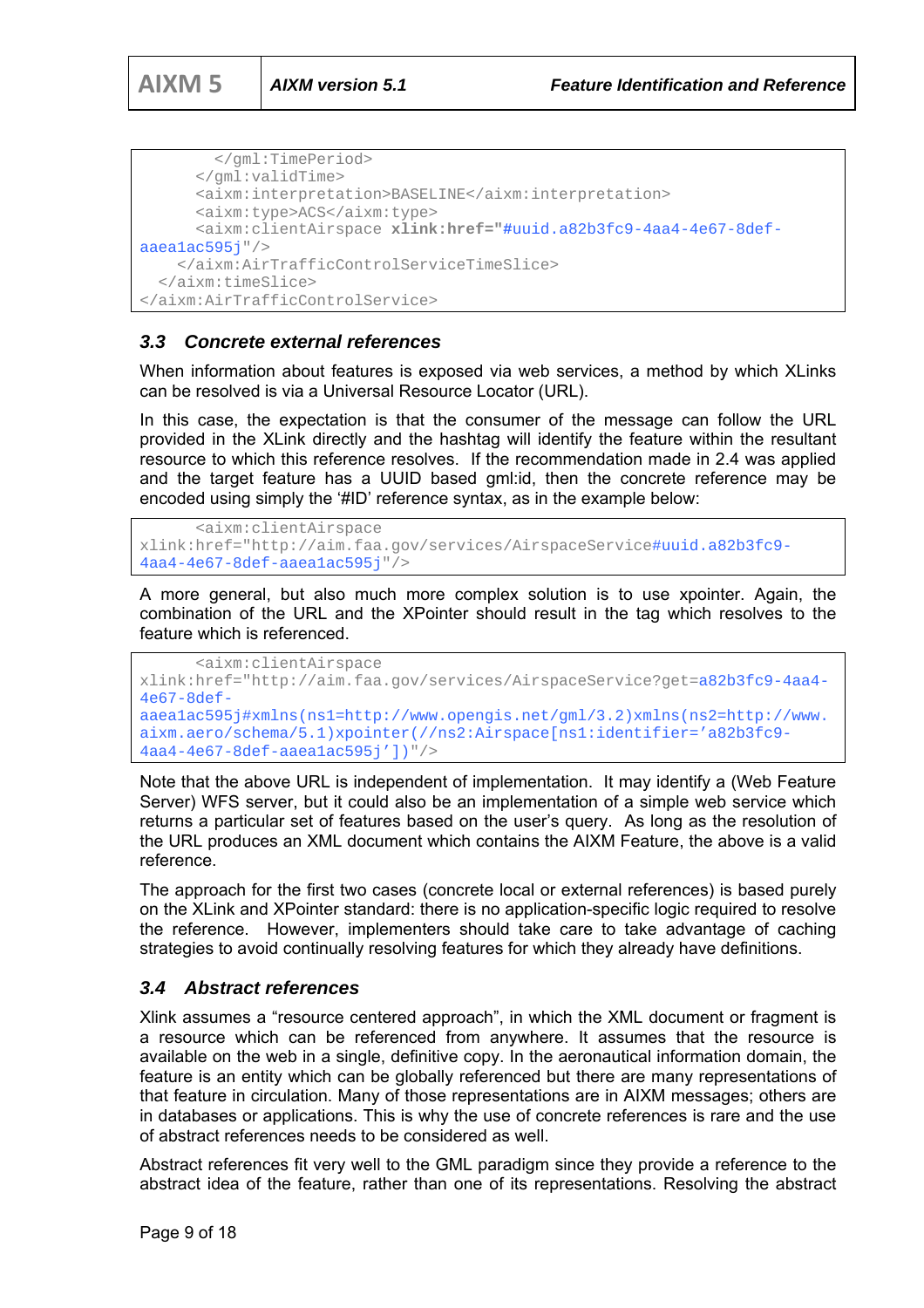reference to a physical one is the problem of the application and it can deal with issues of multiple copies in all the messages, databases etc. that it knows about.

Leaving the resolution with the application also allows the application to adapt to its context. For example, if the application is off-line it could choose to use a locally cached copy of the feature. An on-line application could go to the definitive web-service for the feature.

In those cases, the xlink:href should use a universal resource name (URN) rather than a URL; note that URNs, unlike URLs, cannot be directly used to find a resource. In the case where a URN is presented to the consumer, it is the responsibility of the consuming application to resolve the reference.

Nothing in the use of a URN implies the availability of the referenced feature or its location; it may be that the feature is defined locally within the message, accessible remotely by a web service, or directly through a database access.

In general, the following three steps will be followed:

- 1. The recipient of the data will use the identifier of the referenced feature to search its local database.
- 2. If no such feature exists in its local data set, the incoming data set would be searched for the referenced feature.
- 3. If the above does not find the feature, the system would search known data sources to resolve the reference.

This type of reference is limiting in its openness, as it requires application logic to be resolved. As such, its use is expected to be reduced over time, as the aeronautical information domain moves towards Web service solutions. By using the concrete standards mentioned above, any standards-complete system can resolve AIXM references without additional application logic.

#### **3.4.1 Using UUID**

It is recommended that the URN is based on the UUID of the referenced feature, as in the following example

```
 <aixm:clientAirspace xlink:href="urn:uuid:a82b3fc9-4aa4-4e67-8def-
aaea1ac595j"/>
```
In this case, the application will consume the URN-based locater and internally discover the definition of the referenced airspace through data registries, manual coding, or other methods specific to the systems involved. The beginning of the URN should match the codeSpace used for gml:identifier.

#### **3.4.2 Using natural keys**

When the UUIDs are not available, an AIXM specific URN composed with natural keys could be used, as in the example below:

**<aixm:clientAirspace xlink:href="urn:aixm:Airspace(gml:timePosition=2010- 04-07T09:00;aixm:type=D;aixm:designator=EBD25A)"/>** 

Apart from being much more complex than those based on UUID, the disadvantage of the URN based on natural keys is that they requires specific code for decoding and identifying the target feature. Therefore, URN with natural keys should be used only during transition periods and on a limited scale. For example, it might be a solution to use natural key based URN between systems that store the data in legacy formats and which do not have the possibility to work with UUID values..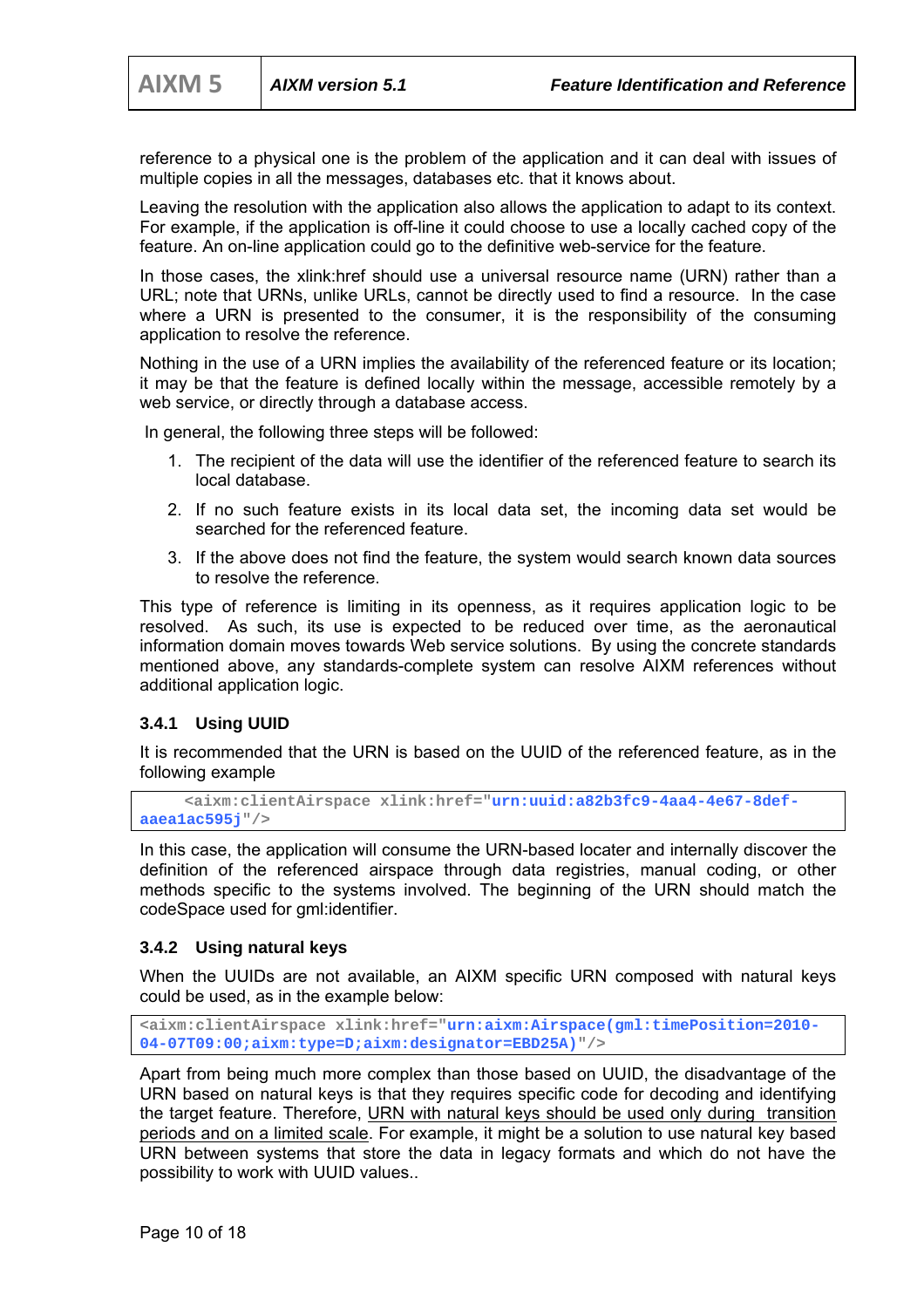The following rule shall be applied in the composition of the "aixm" URN:

urn:aixm:*Feature*(timePosition=*time\_value*;*propert***y\_name**=*property\_value*;…)

where:

- *Feature* is the name of an AIXM Feature as defined in the AIXM XML Schema; for example: AirportHeliport, Airspace, Runway, etc.
- *time\_value* is a UTC date and time value in the format yyyy-mm-ddThh:mm and it indicates the moment in time at which the BASELINE TimeSlice of the AIXM Feature referred had the *property\_value***(s)** that appear in the URN composition;
- *property\_name* is the name of property of an AIXM Feature that composes a natural key for that feature; the property name shall be spelled according to the AIXM XML Schema, exactly as it appears as child element of the AIXM Feature TimeSlice.

It is assumed that all natural key properties are either direct child elements of the Feature TimeSlice or that they exist only once in the XML tree (such as the gml:pos of a Navaid).

 *property\_value* is the value of the of the property identified by **property** name as defined in the BASELINE TimeSlice of that feature that is valid at the date and time specific by the *time\_value*;

In some situations, this includes properties that do not directly have a value, but have an xlink:href attribute that points to another Feature. In this case, the URN of the referenced feature shall be used as property\_value. A typical example is the Runway feature, for which the natural key includes the AirportHeliport where it is located. The URN will look like in the example below:

```
urn:aixm:Runway(gml:timePosition=2010-12-
20T16:32;aixm:designator=02%2F20;aixm:associatedAirportHelipor
t=urn:aixm:AirportHeliport(gml:timePosition= 2010-12-
20T16:32;aixm:designator=EBBR))
```
Note that the value of an AIXM feature natural key property could contain characters that are not allowed in the composition of the URN, as explained in the URN Syntax (RFC 2141) and have to be replaced with their hex code, prefixed by the character "%". This is the case for the "/" character, which is typically used in runway designators. Therefore, in the example above, the runway designator "02/20" was encoded as "02%2F20", where "%2F" is the hex representation of "/".

In order to be valid URN in terms of the RFC 2141 (URN Syntax), the "aixm" URN would have to be registered with the Internet Assigned Numbers Authority. Until then, it shall be considered as a non-standard (experimental) URN.

#### *3.5 Use of xlink:title*

The value of the attribute xlink:title on a xlink is a human-readable description of the referenced value. In this case, it would be a human-friendly description of the referenced aeronautical feature.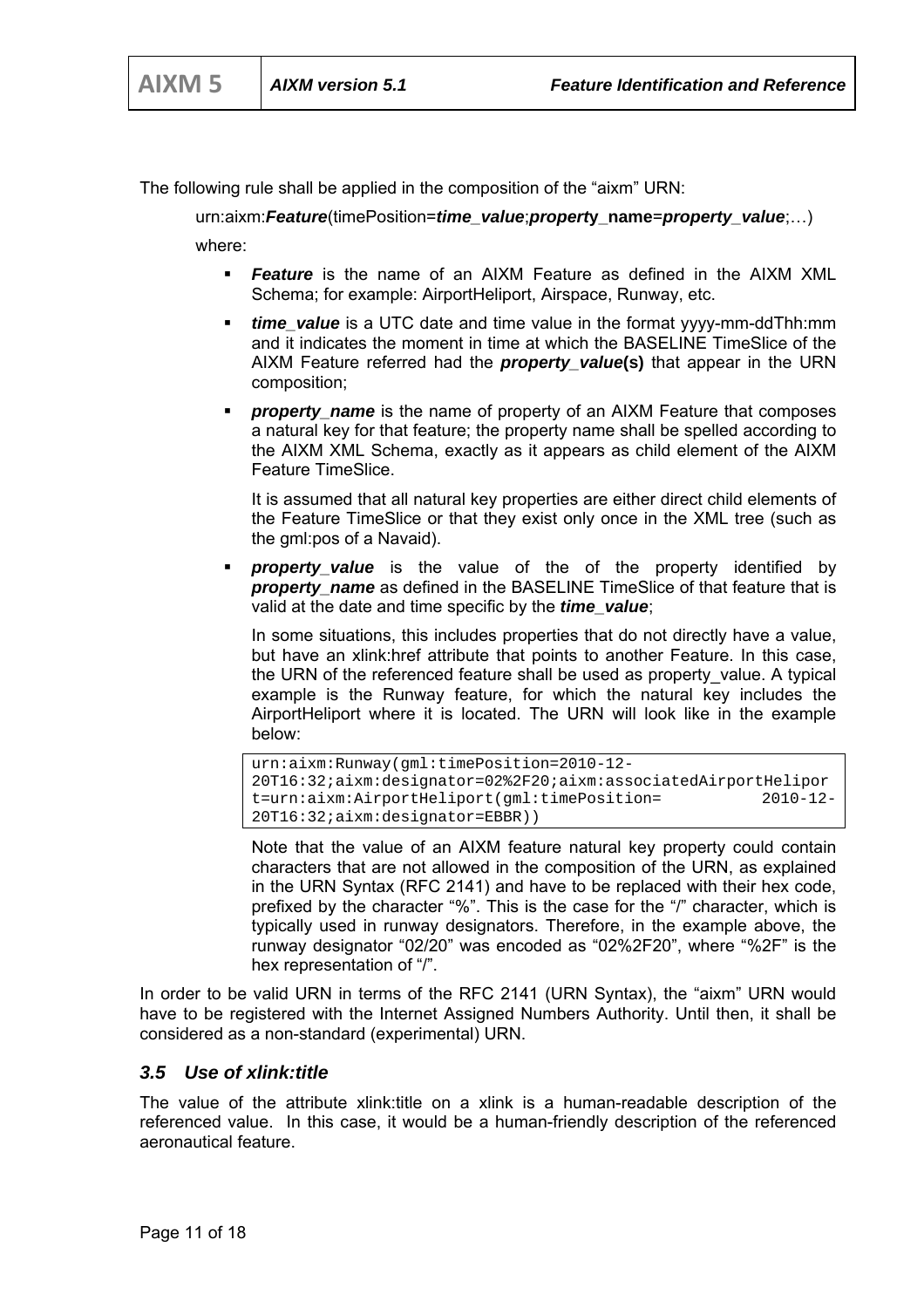It is suggested that the xlink: title be used, especially in cases in which the referenced feature is defined remotely. The title should be a human-friendly name of the feature which can be used internally by applications for display purposes. It is discouraged to use the xlink:title for automatic feature identification.

 <aixm:clientAirspace xlink:href="urn:uuid:a82b3fc9-4aa4-4e67-8defaaea1ac595j" xlink:title="Gabbs North MOA"/>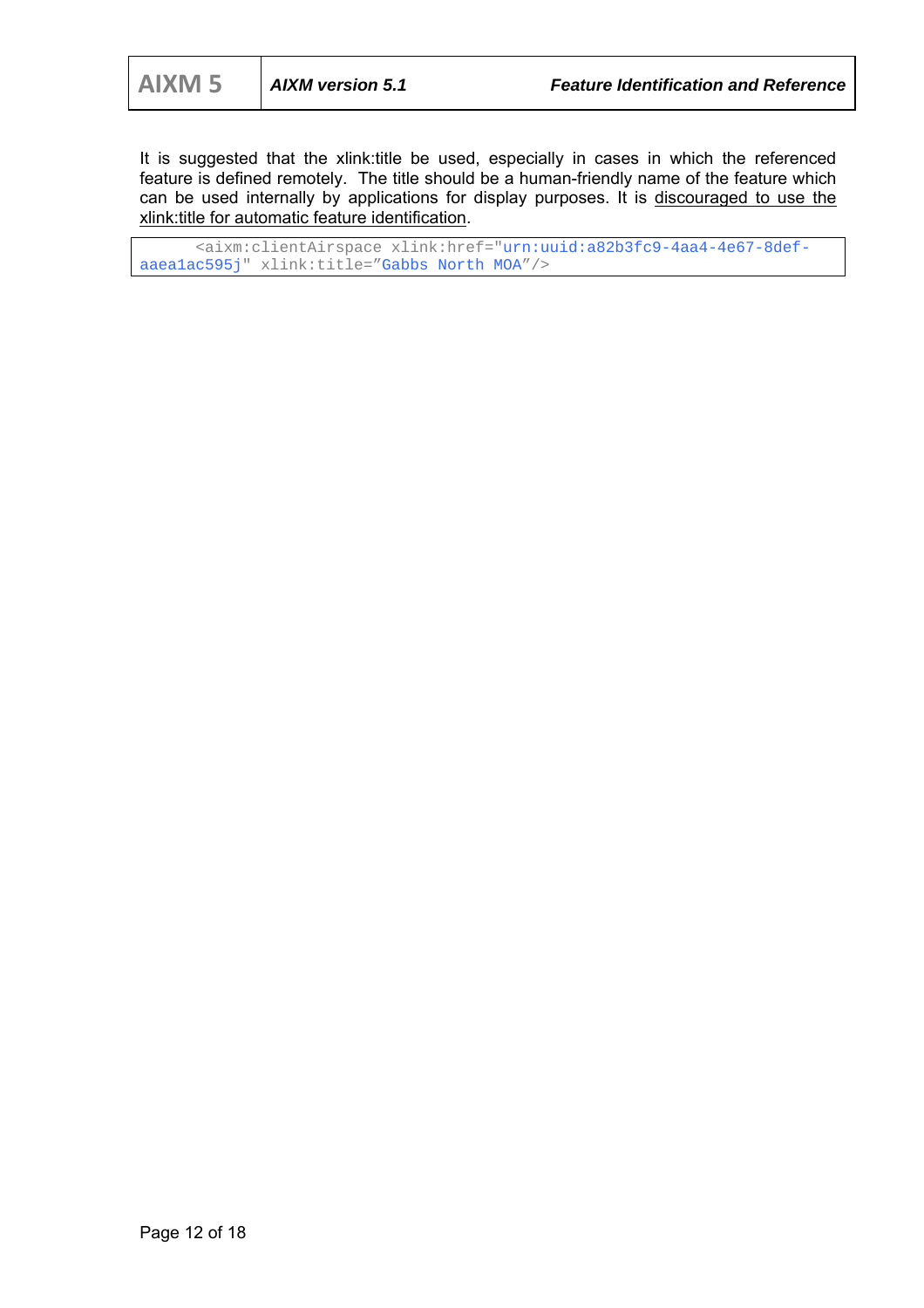#### **Appendix 1**

## **A.1. UUID algorithms**

#### *A.1.1 Introduction*

This Appendix examines the four main versions of the UUID; how they are generated, their efficiency and their computational overhead. On the basis of this comparison it is found that the version 4 UUIDI, based on random number generation, is the most efficient. The tendency in the industry is to move toward the use of version 4, with the notable exception of Oracle that remains on version 1. A survey of the UUID/Globally Unique Identifier (GUID) versions supported by the main software products and libraries is summarized in Figure 7.

#### *A.1.2 Definition and Uniqueness*

A UUID is a 128-bit number that is encoded either with a random number, the output of a cryptographic hash function or a combination of a random number and the time of generation. UUIDs are conventionally written or displayed in their 'canonical' form, which is a sequence of 32 hexadecimal digits grouped into a sequence of 8, 4, 4, 4 and 12 digits; an example is given below.

#### 550e8400-e29b-41d4-a716-446655440000

The left-most digit of this string represents the most significant four bits of the UUID.

The purpose of the UUID is best described by Wikipedia http://en.wikipedia.org/wiki/UUID as: "*The intent of UUIDs is to enable distributed systems to uniquely identify information without significant central coordination. ..... …..Anyone can create a UUID and use it to identify something with reasonable confidence that the identifier will never be unintentionally used by anyone for anything else.*" The UUID is defined in three compatible standards: ISO/IEC 11578:1996, ITU-T Rec. X.667 | ISO/IEC 9834-8:2005 and IETF RFC 4122.

The reason for the use of a number field as large as  $[1-2^{122}]$  is that the UUID is *universal*, i.e. the probability of a duplicate UUID being encountered within the IT universe for the foreseeable future must be a very low.

#### *A.1.3 Format and Versions*

The UUID format is depicted in Figure 1. Six of the 128 bits are used to specify the type of UUID leaving 122 to carry a random number, the output of a cryptographic hash function or a combination of a Network Interface Card (NIC) MAC address and the time of generation, depending on the Version of the UUID. The six control bits are very awkwardly placed, and are not even contiguous, making the generation and interpretation of UUIDs more complicated than it need have been. The digits are numbered from the left-most digit of the canonical (string) form. The type of UUID is defined first by the value of the Variant field (YY) which occupies the most significant two bits of the 17th hex digit.

Note: *RFC 4122, paragraph 4.1.1 shows the variant field as having three bits. For all standard UUIDs the least significant bit of these three is irrelevant; it is used as the top bit of the clock sequence in version 1 UUIDs, or is part of the random or hash fields in version 3,4 or 5 UUIDs.*

A value of 2 in the variant field indicates that the UUID is one of the standard versions. A zero value of the most significant bit of the variant field indicates that the UUID was generated by a workstation in the Apollo Network Computing System. A value 3 of the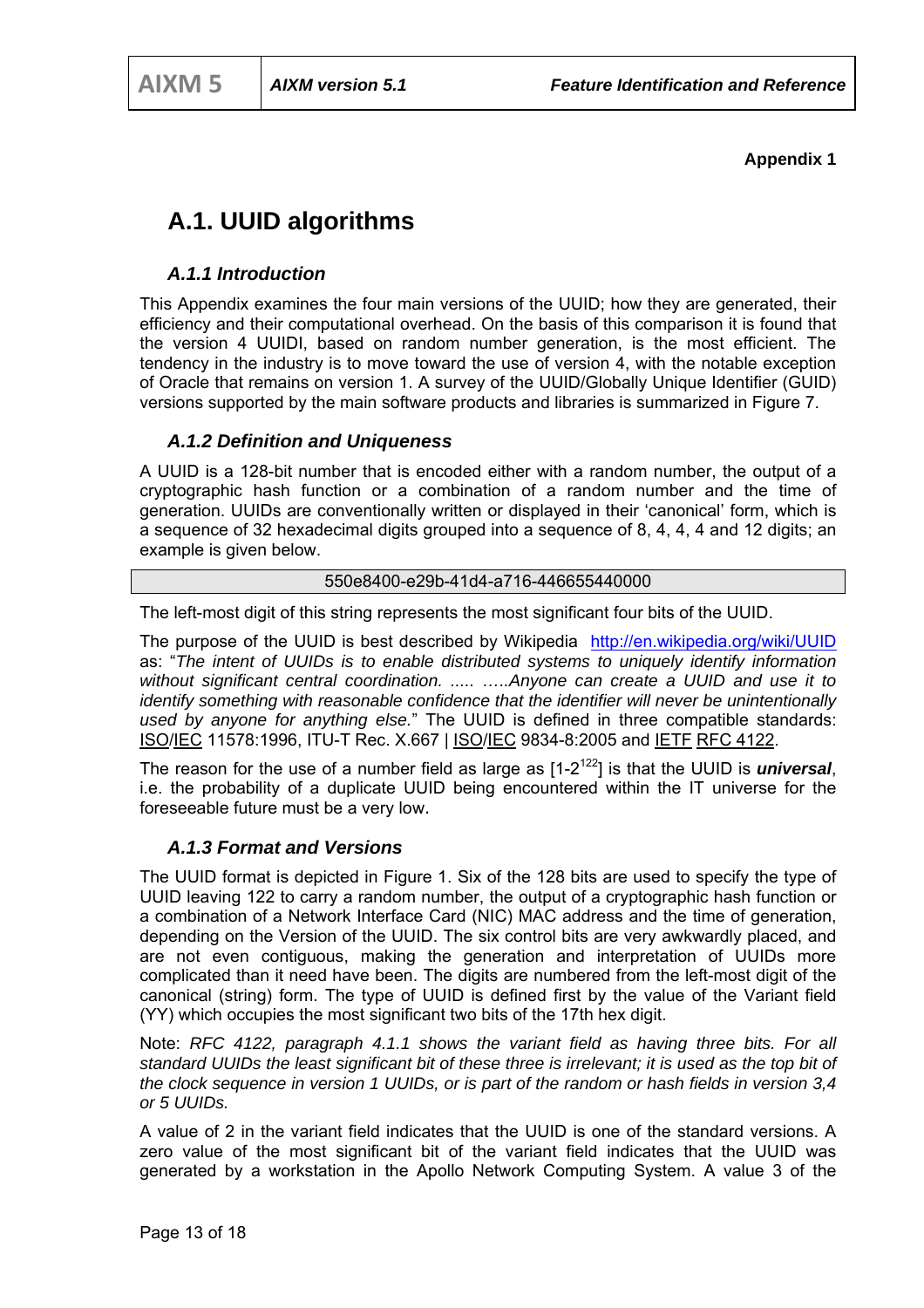variant field indicates a UUID that was used by .COM in versions of Microsoft Windows before Windows 2000. The Version field (VVVV) is coded into the 13<sup>th</sup> digit allowing up to 15 UUID versions. Five versions, numbered 1 – 5 currently exist.

| Hex<br><b>Digits</b> |             | 2           | 3           | 4           | 5           | 6           | 7           | 8           |
|----------------------|-------------|-------------|-------------|-------------|-------------|-------------|-------------|-------------|
| 1 to $8$             | <b>XXXX</b> | <b>XXXX</b> | <b>XXXX</b> | <b>XXXX</b> | <b>XXXX</b> | <b>XXXX</b> | <b>XXXX</b> | <b>XXXX</b> |
| 9 to 16              | <b>XXXX</b> | <b>XXXX</b> | <b>XXXX</b> | <b>XXXX</b> | <b>VVVV</b> | <b>XXXX</b> | <b>XXXX</b> | <b>XXXX</b> |
| 17 to 24             | <b>YYXX</b> | <b>XXXX</b> | <b>XXXX</b> | <b>XXXX</b> | <b>XXXX</b> | <b>XXXX</b> | <b>XXXX</b> | <b>XXXX</b> |
| 25 to 31             | <b>XXXX</b> | <b>XXXX</b> | <b>XXXX</b> | <b>XXXX</b> | <b>XXXX</b> | <b>XXXX</b> | <b>XXXX</b> | <b>XXXX</b> |

#### **Figure 1 - General Format of UUID**

The UUID standards do not require that the UUIDs generated by a given system must all be of the same version. A closed (i.e. not universal) distributed system, could exploit this by allowing any of the four main versions to be generated. The degree of uniqueness of the UUIDs would then be quadrupled, from a field of  $[1-2^{122}]$  an effective field of  $[1-2^{124}]$ .

#### *A.1.4 Version 1 UUID*

The version 1 format is the oldest and most complicated, but is still widely used; the encoding in shown in Figure 2. The 60 bits labeled 't' are the time at which the UUID was created, in increments of 100 nano-seconds  $(1x10<sup>-7</sup>)$  seconds. The 48 bits labeled 'm' are the (universally unique) MAC address of one of the Network Interface Cards (NIC) on the system; when this is not available a 48-bit random or pseudo-random number is generated. The 14 clock-sequence bits labeled 'c' are used to reduce the possibility of a duplicate UUID value being generated following the clock being set backwards (after a power outage) or the NIC card being changed. The field allows for  $2^{14}$  or >16,000 resets in the lifetime of the system. In the unlikely event that the clock sequence just before the event is known, it can be used on recovery and just incremented; otherwise the clock sequence is re-initialized with a random number.

| Hex<br><b>Digits</b> |    | 1                | 2           | 3    | $\overline{4}$ | 5    | 6    | 7    | 8    |
|----------------------|----|------------------|-------------|------|----------------|------|------|------|------|
| 1 to $8$             |    | tttt             | tttt        | tttt | tttt           | tttt | tttt | tttt | tttt |
| 9<br>16              | to | tttt             | tttt        | tttt | tttt           | 0001 | tttt | tttt | tttt |
| 17<br>24             | to | 10 <sub>cc</sub> | <b>CCCC</b> | cccc | <b>CCCC</b>    | mmmm | mmmm | mmmm | mmmm |
| 25<br>31             | to | mmmm             | mmmm        | mmmm | mmmm           | mmmm | mmmm | mmmm | mmmm |

#### **Figure 2 - Format of Version 1 UUID – Time and Address**

The time field in a version 1 UUID provides the elapsed time, in 100 nanosecond increments, since the start of the Gregorian calendar in October 1582. The maximum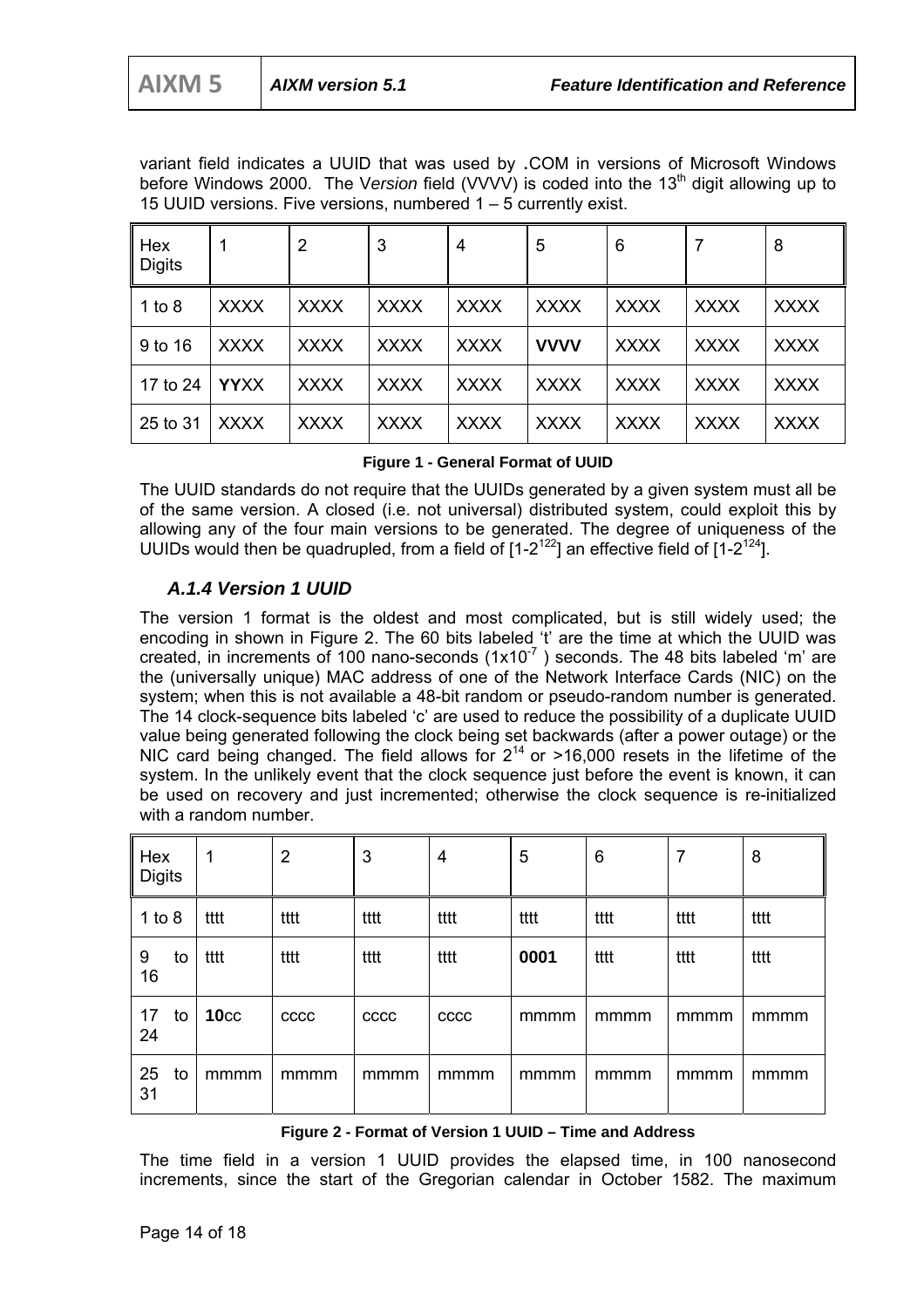(unsigned) value of  $2^{60}$  nanoseconds is equal to about 3663 years. Currently the highest order bit set in a version 1 UUID time field is the  $57<sup>th</sup>$  bit. The  $58<sup>th</sup>$  and higher bits will not be used until after 2444.

#### *A.1.5 Version 2 UUID*

Version 2 UUID is used in the IEEE Portable Operating System Interface POSIX Distributed Computing Environment. The format is very similar to version 1.

#### *A.1.6 Version 4 UUID*

The encoding of a version 4 UUID is shown in Figure 3. The 122 bits labeled 'r' comprise a pseudo-random number, or preferably a cryptographic quality random number.

| Hex<br><b>Digits</b> |                  | $\overline{2}$ | 3    | 4    | 5    | 6    | 7    | 8    |
|----------------------|------------------|----------------|------|------|------|------|------|------|
| 1 to 8               | rrrr             | rrrr           | rrrr | rrrr | rrrr | rrrr | rrrr | rrrr |
| 9 to 16              | rrrr             | rrrr           | rrrr | rrrr | 0100 | rrrr | rrrr | rrrr |
| 17 to 24             | 10 <sub>rr</sub> | rrrr           | rrrr | rrrr | rrrr | rrrr | rrrr | rrrr |
| 25 to 31             | rrrr             | rrrr           | rrrr | rrrr | rrrr | rrrr | rrrr | rrrr |

**Figure 3 - Format of Version 4 UUID – Random Number**

After a distributed system starts generating version 4 UUIDs, if a source of cryptographic quality random numbers is used, the probability that it will generate a duplicate UUID of one already generated  $p(n;d)$  is given by the expression  $1 - e^{-nxn/2d}$  where the number already generated is  $2^n$  and d is the number of bits occupied by the random number. The probability of a collision will be higher if pseudo-random numbers generated by the system are used.

As an example, after 243 (≈8.8 trillion) UUIDs have been generated, the probability of the next UUID being a duplicate of one already generated is  $\approx 7.276 \times 10^{-12}$ . Figure 4 gives p(n;d) for values of n: 36, 41, 43 and 46 and values of d: 90, 106 and 122. {calculated with R Statistical Language}. The fourth column of the table shows that taking 4 octets of the random number field for another use would introduce a significant probability of collisions occurring.

|          | $d = 122$              | $d = 106$             | $d = 90$       |
|----------|------------------------|-----------------------|----------------|
| $n = 36$ | $4.44x10^{-16}$        | $2.91x10^{-11}$       | $1.19x10^{-6}$ |
| $n = 41$ | $4.55x10^{-13}$        | $2.98x10^{-8}$        | $1.95x10^{-3}$ |
| $n = 43$ | $7.28 \times 10^{-12}$ | $4.77 \times 10^{-7}$ | $3.08x10^{-2}$ |
| $n = 46$ | $4.66x10^{-10}$        | $3.05x10^{-5}$        | $8.65x10^{-1}$ |

**Figure 4 - Probability of Collision for Version 4 (Random Number) UUIDs**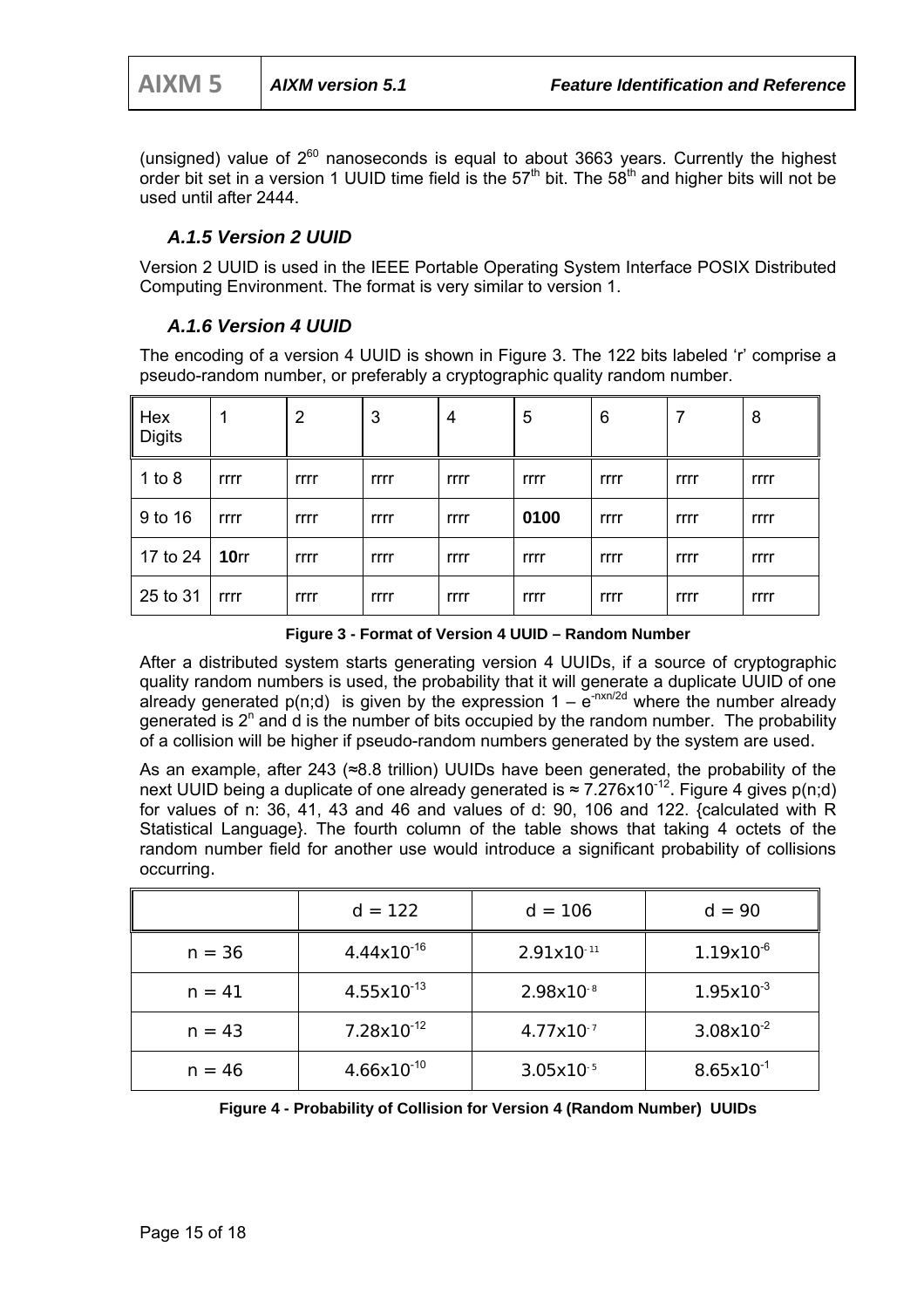#### *A.1.7 Versions 3 and 5 UUID*

The encoding of a version 3 or version 5 UUID is shown in Figure 5. The bits labeled 'h' are the output of an MD5 cryptographic hash function in version 3 UUIDs and are the output of a SHA-1 cryptographic hash function in version 5 UUIDs. The hash function values of 128 bits (MD5) and 160 bits (SHA-1) are truncated to the 122 bits available in the UUID.

| Hex<br><b>Digits</b> | 1    | 2    | 3    | 4    | $\mathbf 5$ | 6    | 7    | 8    |
|----------------------|------|------|------|------|-------------|------|------|------|
| $1$ to $8$           | hhhh | hhhh | hhhh | hhhh | hhhh        | hhhh | hhhh | hhhh |
| 9 to 16              | hhhh | hhhh | hhhh | hhhh | 0011/0101   | hhhh | hhhh | hhhh |
| $17$ to<br>24        | 10rr | hhhh | hhhh | hhhh | hhhh        | hhhh | hhhh | hhhh |
| $25$ to<br>31        | hhhh | hhhh | hhhh | hhhh | hhhh        | hhhh | hhhh | hhhh |

**Figure 5 - Format of Version 3 or Version 5 UUID**

Information about the MD5 algorithm can be found at http://www.w3.org/TR/1998/REC-DSiglabel/MD5-1\_0, and about the SHA-1 algorithm at http://www.itl.nist.gov/fipspubs/fip180-1.htm. Both of these algorithms have been 'broken' by systematic attacks; in the case of MD5 within  $2^{43}$  hash operations and in the case of SHA-1 within  $2^{63}$  hash operations. These are well below the number of operation that can be quaranteed to produce a collision,  $2^{64}$  and  $2^{80}$  respectively. However this has no implications for the use of hash numbers in UUIDs. where they are used more for convenience than for security, other than to suggest that the uniqueness of a UUID formed with either of these algorithms will be less than that of a version 4 UUID formed with a random number of cryptographic quality.

#### *A.1.8 Comparisons of UUID Versions*

#### Efficiency of bit usage

The time algorithm used in version 1 UUIDs is inefficient in its granularity of 100 nanoseconds. The 56<sup>th</sup> bit of the 60-bit time field was not used until some time in 1986, and the  $57<sup>th</sup>$  bit will not be used until 2444. This means that the top 4 bits are effectively not being used. Also, the 14 bit clock sequence field in version 1 UUIDs is only used each time the system is powered up, allowing for  $2^{14}$  or >16,000 resets in the lifetime of the system. A lower number of bits would provide for a sufficient number of resets, given that a recycling of this field would not produce UUIDs with an ambiguous time of generation.

In contrast to version 1 UUIDs, in versions 3, 4 and 5 UUIDs all 122 available bits are used to hold either a random number or the output of a hash function.

#### Computational overhead

An April 2007 test to compare the times taken to generate version 1, version 3 and version 4 UUIDs { http://johannburkard.de/blog/programming/java/Java-UUID-generators-compared.html } showed the following average times to generate 1 million UUIDs with standard Java software: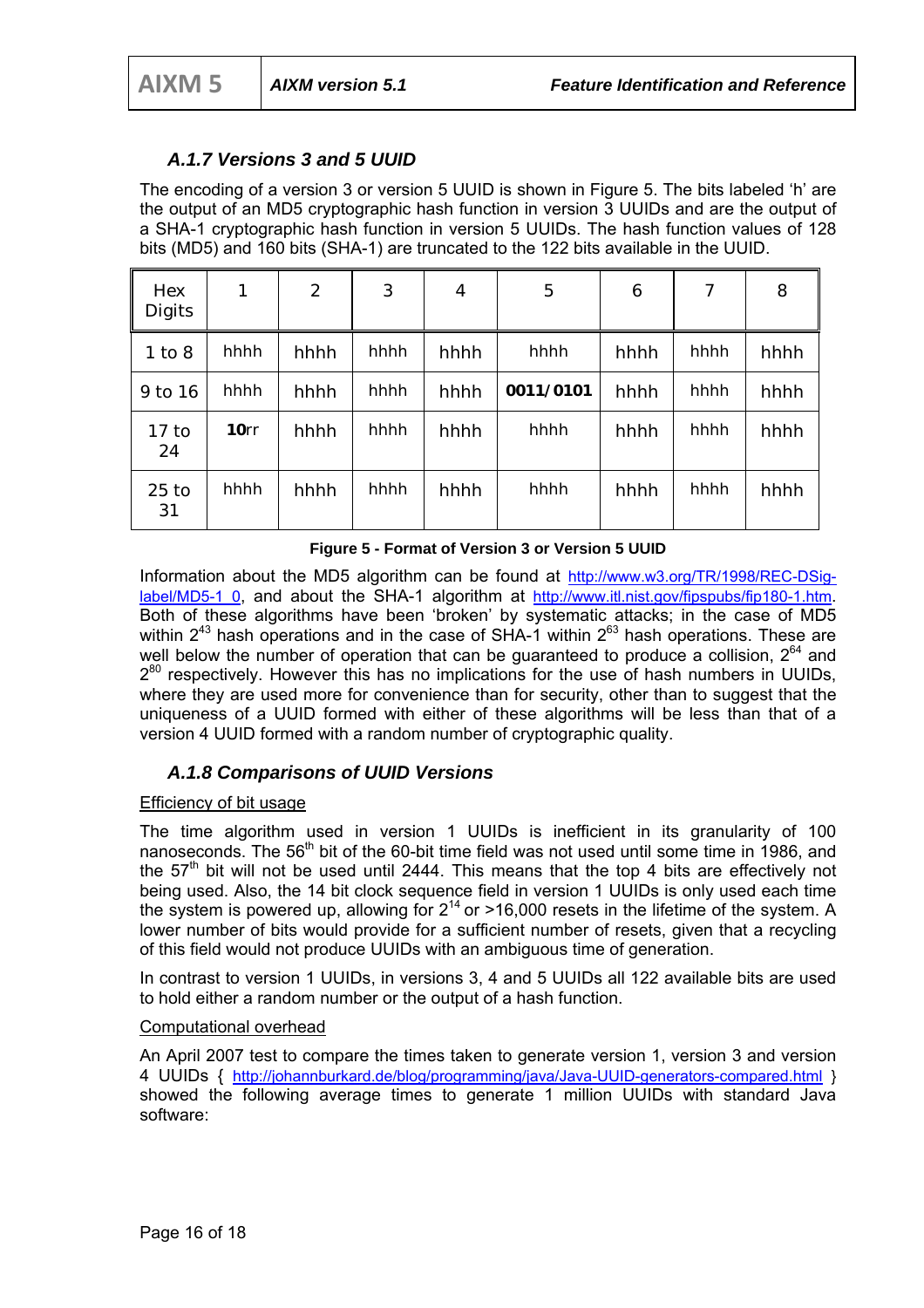| Version 1 Time based          | 5,432 milliseconds   |
|-------------------------------|----------------------|
| Version 3 MD5 based           | 40, 788 milliseconds |
| Version 4 Random number based | 48, 900 milliseconds |

#### **Figure 6 - Average times for UUID generation**

These results show that versions 3 and 4 UUIDs incur substantially higher processing overhead than version 1 UUIDs: by a factor of about 7.5 for version 4 and a factor of about 9 for version 3.

The SHA-1 algorithm generates a 160 bit hash compared to the 128 bits generated by the MD5 algorithm. When used in a UUID, both hashes are truncated to 122 bits, so any advantage in security or randomness that the SHA-1 might have over MD5 is obviated when it is used in a UUID.

#### **Uniqueness**

The timestamp field in the version 1 UUID is not a random number. Each bit changes with half the frequency of the preceding, less significant bit; the  $48<sup>th</sup>$  and higher bits change less than once a year. More significant is the devotion of 14 bits to the clock sequence field, which is only incremented each time a system is switched back on. The Version 1 UUIDs are therefore substantially less unique than either Version 3 or Version 4 UUIDs.

The uniqueness of version 3 or 5 UUIDs can not be greater than the uniqueness of version 4 UUIDs and may be less, given the fact that they can both be compromised after a number of uses that is well below the number at which duplication could be expected ("brute force attack"):  $2^{43}$  instead of  $2^{64}$  in the case of MD5 and  $2^{63}$  instead of  $2^{80}$  in the case of SHA-1.

#### *A.1.9 Support by Common Software*

It is sometimes difficult to establish what versions of UUID are supported by a particular software application, as many users and even product announcements do not seem to be aware that five distinct versions exist. Typically the output of a UUID generator is only described as several groups of hexadecimal digits. Oracle is notable in this respect, simply defining its UUID as a 16 byte raw value. In the case of Microsoft, it was difficult to untangle because UUIDs are used extensively within Microsoft packages; only one of many interfaces in the Microsoft Component Object Model (COM), and now in the .NET framework, use the type of UUIDs included in this study. Microsoft switched from using version 1 to version 4 with the introduction of .NET and Windows 2000.

Although a particular application package may not support a given version of a UUID, in many cases an extension to support that version can be added from libraries such as the UNIX-based Open Source Software Project (OSSP).

|                  | <b>Version 1</b> | <b>Version 3</b> | <b>Version 4</b> | <b>Version 5</b> | Variant |
|------------------|------------------|------------------|------------------|------------------|---------|
| <b>Microsoft</b> |                  |                  |                  |                  | 3       |
| .COM             |                  |                  |                  |                  |         |
| <b>Microsoft</b> |                  |                  | X                |                  |         |
| <b>Windows</b>   |                  |                  |                  |                  |         |
| 2000             |                  |                  |                  |                  |         |
| <b>Oracle</b>    | X                |                  |                  |                  |         |
| Java (JUG)       | X                |                  | л                |                  |         |
| Java J2SE5       |                  |                  |                  |                  |         |